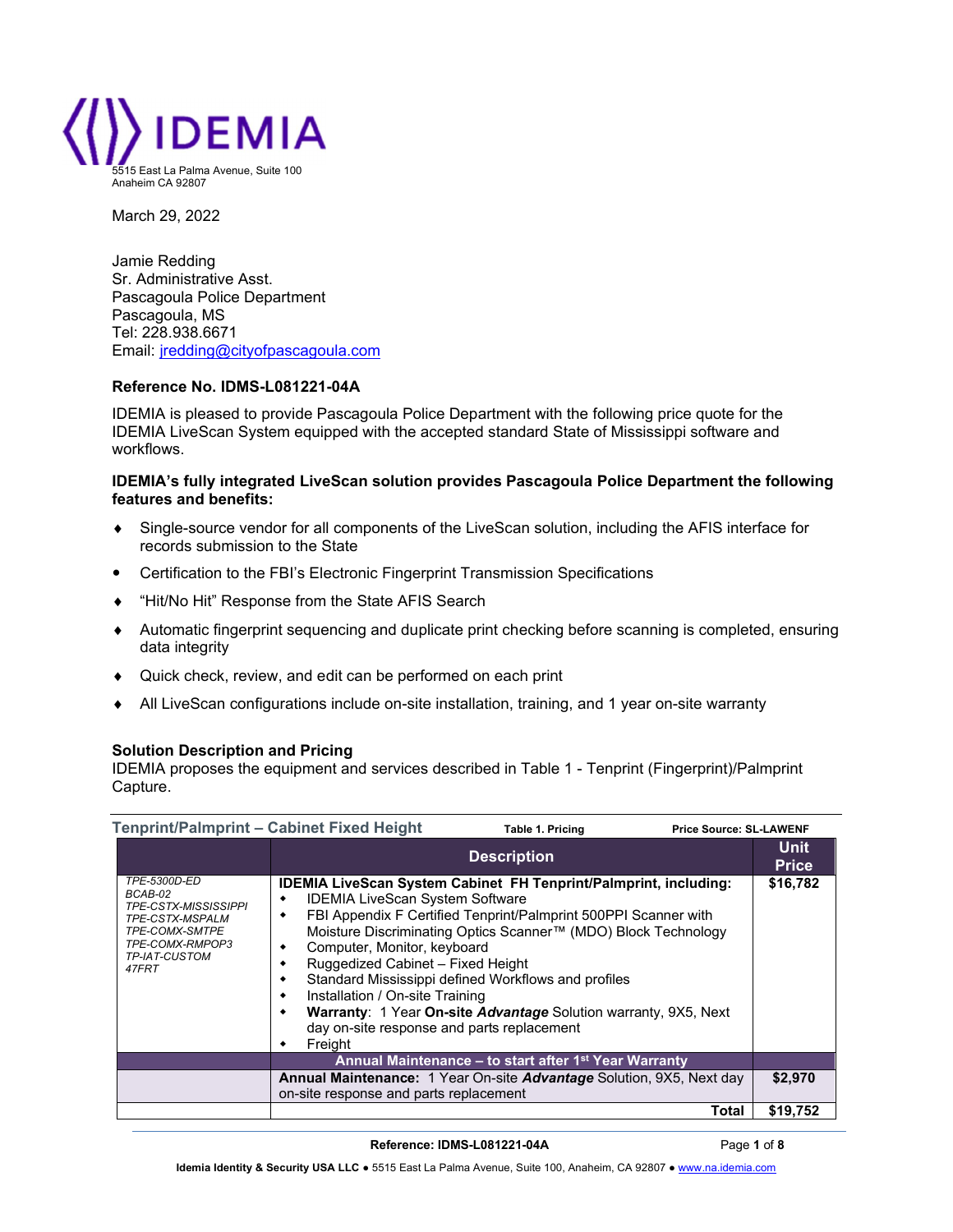*Current shipping is 120+ days after receipt by IDEMIA of Pascagoula Police Department completed preinstall documentation, or as otherwise scheduled.*

|  | <b>IDEMIA LiveScan System - Details</b> | <b>Table 2. Details</b> |
|--|-----------------------------------------|-------------------------|
|--|-----------------------------------------|-------------------------|

| ltem                                    | <b>Description</b>                                                                                                                                                                                                                           |
|-----------------------------------------|----------------------------------------------------------------------------------------------------------------------------------------------------------------------------------------------------------------------------------------------|
| Mississippi Enterprise<br>Customization | Cards: MS Arrest, MS Applicant, MS-DOC, FD-884<br>TOT'S: ARR, APP, DOC, Hospital APP<br>Return messages: POP3 email<br>Transmits: SMTP email<br>Mississippi Touch Print Enterprise Customization for Palm Capture (for Palm Capture Systems) |
| TPE-COMX-SMTPE                          | Electronic Fingerprint Records Transmission via SMTP over TCP/I                                                                                                                                                                              |
| TPE-COMX-RMPOP3                         | TouchPrint™ POP3 Client Messaging: provides automated POP3 Client interface to Pascagoula<br>Police Department-supplied POP3 Mail Server address for back-channel text messages or NIST<br>Records to Message Log or Record List.            |

## Customer Responsibilities

Pascagoula Police Department is responsible for the following:

- Providing necessary facility resources required for equipment installation and operation including access, space, environmental control, electrical power and networking.
- Providing a technical point of contact for IDEMIA who will be the primary person responsible for providing and/or coordinating obtainment of site installation pre-requisite information such as network information, IP addresses, power information, etc.
- To obtain and maintain the required transmission lines and hardware for remote communications to and from the necessary agencies.
- Providing the necessary local area and wide area networking (LAN and WAN) including service and backend connectivity as well as any required VPN authorizations
- Obtaining all required authorizations for connectivity.

## **Assumptions**

In developing this proposal, IDEMIA has made the following assumptions:

- The proposed IDEMIA LiveScan System shall conform to the existing IDEMIA LiveScan configuration. Any additional functional requirements may be treated as change orders.
- An inter-agency agreement between Pascagoula Police Department and applicable receiving agencies will be in place.
- Pascagoula Police Department will provide all necessary communication for connectivity. This includes, but is not limited to hubs, routers, modems, etc.

Additional engineering effort by IDEMIA beyond the scope of the standard product will be quoted based on current service rates in effect at the time of the change, plus any related travel or administrative expenses. Assistance with training and questions for the Pascagoula Police Department's database or any programming, scripting, or review of programs beyond work quoted above are excluded from this offer.

Prices are exclusive of any and all state, or local taxes, or other fees or levies. Customer payments are due to IDEMIA within 30 days after the date of the invoice.

Product purchase will be governed by the IDEMIA Agreement, a copy of which is attached. Firm delivery schedules will be provided upon receipt of a purchase order. No subsequent purchase order can override such terms. Nothing additional shall be binding upon IDEMIA unless a subsequent agreement is signed by both parties.

IDEMIA reserves the right to substitute hardware of equal value with equal or better capability, based upon market availability. If, however such equipment is unavailable, IDEMIA will makes its best effort to provide a suitable replacement.

## Proposal Expiration: August 31, 2022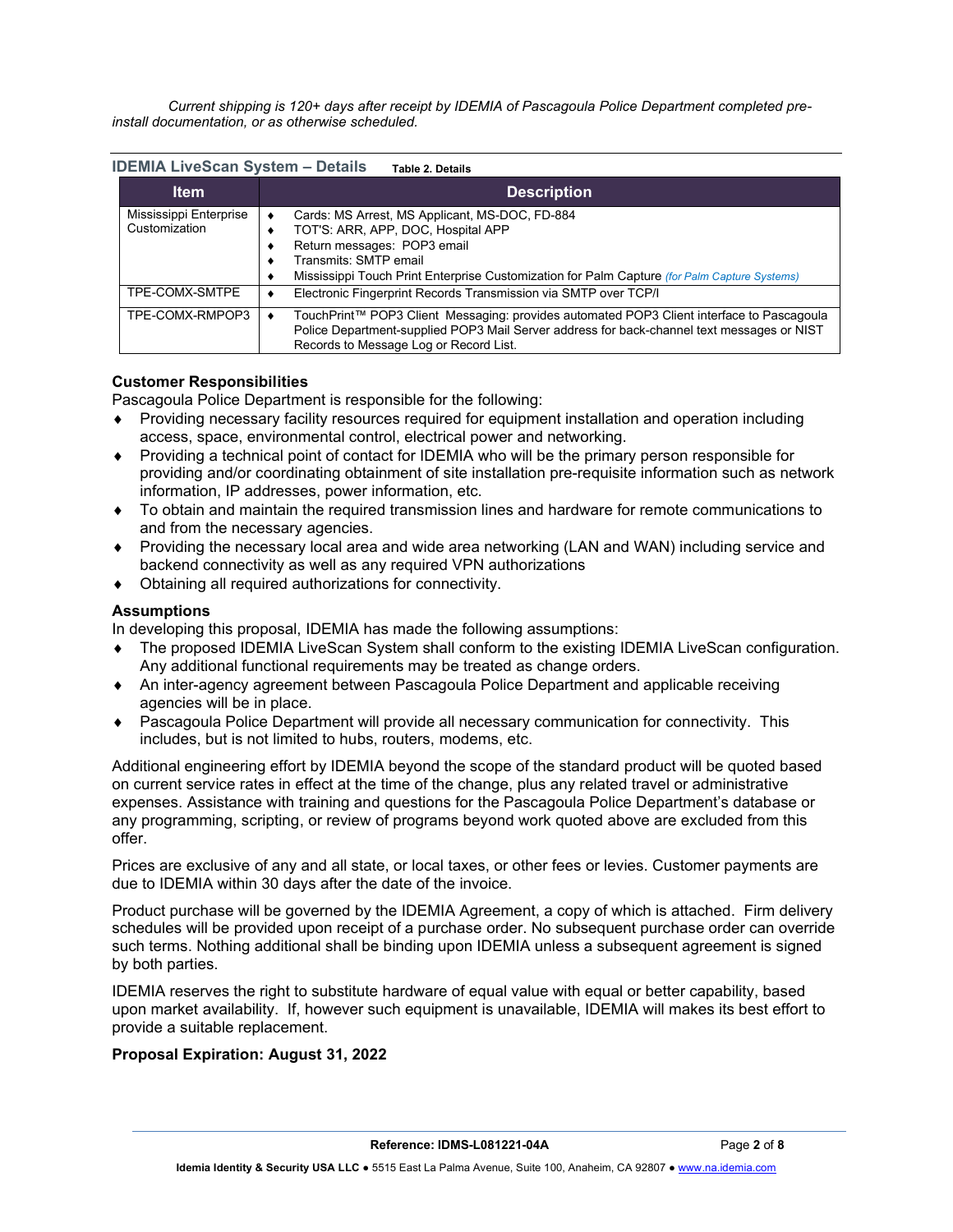Purchase orders should be sent to IDEMIA by electronic mail or U.S. mail. Please direct all order correspondence, including Purchase Order, to:

Jayne Goodall IDEMIA 5515 East La Palma Avenue, Suite 100 Anaheim, CA 92807 Email: jayne.goodall@us.idemia.com | Mobile: (951) 833-2311

We look forward to working with you.

Sincerely,

Casey Mayfield Vice President Justice and Public Safety - IDEMIA Identity & Security USA LLC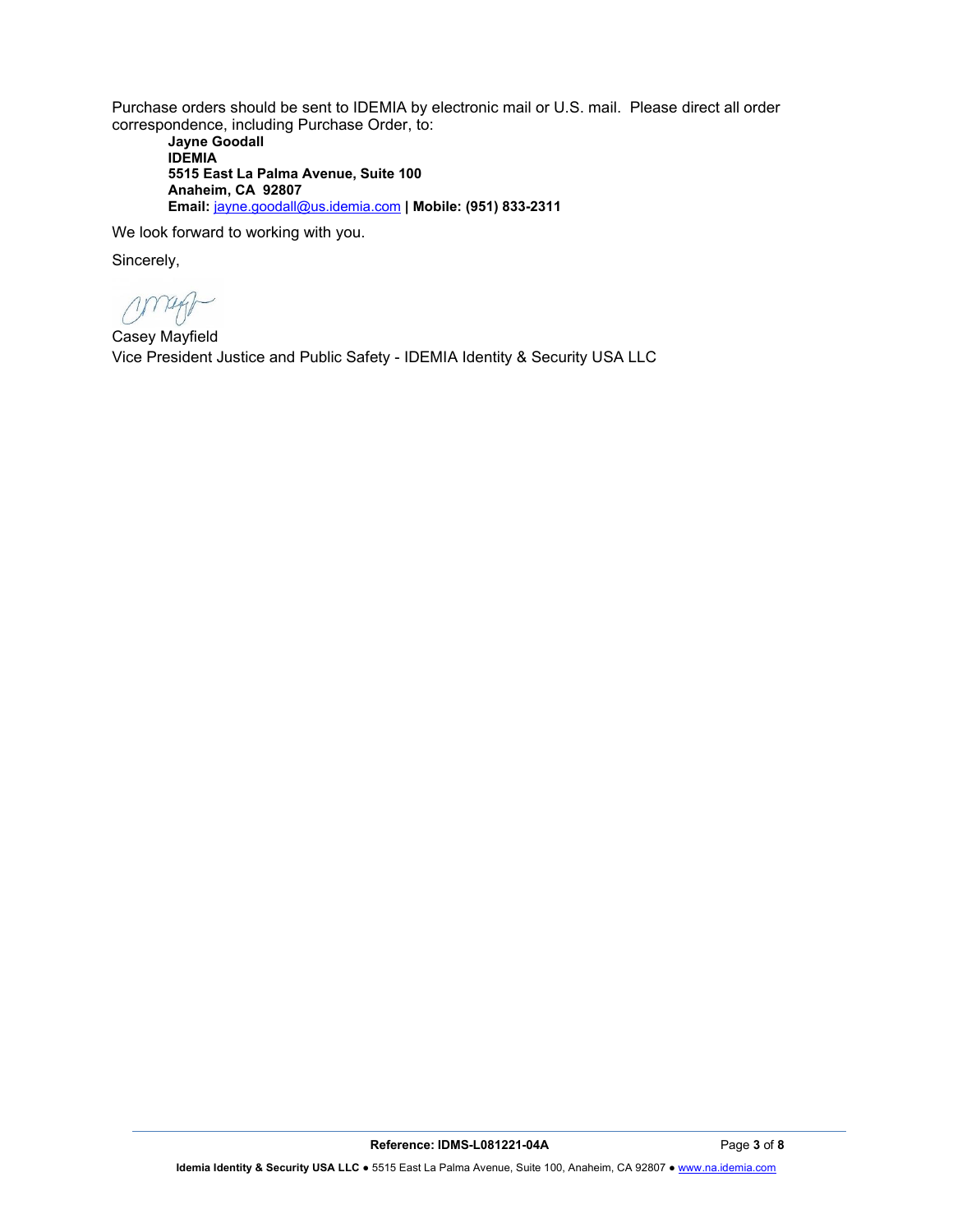## *Advantage* Solution Support

The following table provides a summary of the maintenance services and support available during warranty and following warranty expiration. Initial warranty period is 1 year from the date of installation.

| <b>Support Features</b>                                            | <b>Warranty</b>                       | <b>Post Warranty</b>          |
|--------------------------------------------------------------------|---------------------------------------|-------------------------------|
| <b>Software Support 9X5*</b>                                       | Included in<br><b>Warranty</b>        | <b>Available for purchase</b> |
| Unlimited Telephone Technical Support                              | V                                     |                               |
| 2 Hour Telephone Response Time                                     | $\sqrt{}$                             | $\sqrt{}$                     |
| Remote Dial-in Analysis                                            | $\sqrt{}$                             |                               |
| Software Standard Releases                                         | $\sqrt{}$                             | $\sqrt{}$                     |
| Software Supplemental Releases                                     | $\sqrt{}$                             | $\sqrt{}$                     |
| <b>Automatic Call Escalation</b>                                   | $\sqrt{}$                             | $\sqrt{}$                     |
| Software Customer Alert Bulletins                                  | V                                     | V                             |
| Hardware Support - On-site 9X5*                                    | <b>Included in</b><br><b>Warranty</b> | <b>Available for purchase</b> |
| On-Site Response                                                   | 24-hours                              | V                             |
| On-Site Corrective Maintenance                                     | V                                     |                               |
| On-Site Parts Replacement                                          | $\sqrt{}$                             | $\sqrt{}$                     |
| <b>Preventive Maintenance</b>                                      | $\sqrt{}$                             | $\sqrt{}$                     |
| <b>Escalation Support</b>                                          | $\sqrt{}$                             | $\sqrt{2}$                    |
| Hardware Service Reporting                                         | $\sqrt{}$                             | $\sqrt{}$                     |
| <b>Hardware Customer Alert Bulletins</b>                           |                                       |                               |
| <b>Parts Support</b>                                               | <b>Included in</b><br><b>Warranty</b> | <b>Available for purchase</b> |
| Advanced Exchange Parts Replacement                                | $\sqrt{}$                             | $\sqrt{}$                     |
| Telephone Technical Support for Parts<br>Replacement               | $\sqrt{}$                             |                               |
| <b>Parts Customer Alert Bulletins</b>                              | $\sqrt{}$                             | $\sqrt{}$                     |
| <b>Software Uplifts</b>                                            |                                       |                               |
| Hours of Coverage Available up to 24 Hours Per<br>Day, 7 Days/Week | Optional                              | Optional                      |
| <b>Hardware Uplifts</b>                                            |                                       |                               |
| Hours of Coverage Available up to 24 Hours Per<br>Day, 7 Days/Week | Optional                              | Optional                      |

*\*Customer local time*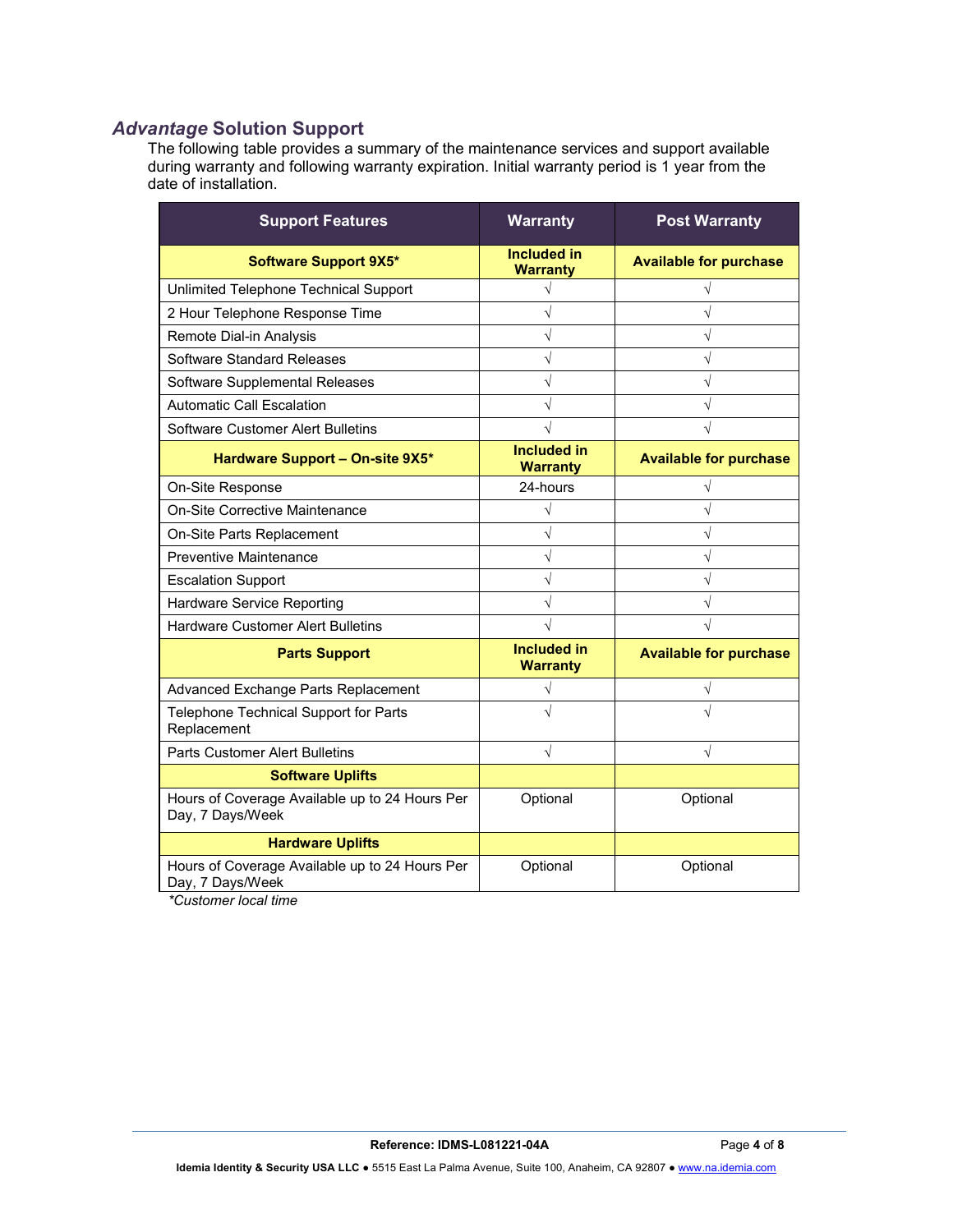| By signing this signature block below, Pascagoula Police Department agrees to the terms<br>and pricing stated in this price quote for the product and services as referenced above. My<br>signature below constitutes the acceptance of this order and authorizes IDEMIA, LLC to<br>ship and provide these product and services: |
|----------------------------------------------------------------------------------------------------------------------------------------------------------------------------------------------------------------------------------------------------------------------------------------------------------------------------------|
| <b>Signature Authorization for Order:</b>                                                                                                                                                                                                                                                                                        |
| <b>Signature</b>                                                                                                                                                                                                                                                                                                                 |
| <b>Name</b>                                                                                                                                                                                                                                                                                                                      |
| <b>Date</b>                                                                                                                                                                                                                                                                                                                      |
| Total Purchase Price (including any Options): \$                                                                                                                                                                                                                                                                                 |
| PLEASE PROVIDE A COPY OF CURRENT TAX EXEMPTION CERTIFICATE (if applicable).                                                                                                                                                                                                                                                      |
| <b>Please provide Billing Address:</b>                                                                                                                                                                                                                                                                                           |
| <b>Billing Contact name</b>                                                                                                                                                                                                                                                                                                      |
| <b>Telephone number (</b><br><b>Email</b>                                                                                                                                                                                                                                                                                        |
| <b>Check if Billing Address is same as Shipping Address:</b><br>Please provide Shipping Address (if different from Billing Address):                                                                                                                                                                                             |
| <b>Technical Contact name</b><br><b>Telephone number (</b>                                                                                                                                                                                                                                                                       |
| <b>Email</b>                                                                                                                                                                                                                                                                                                                     |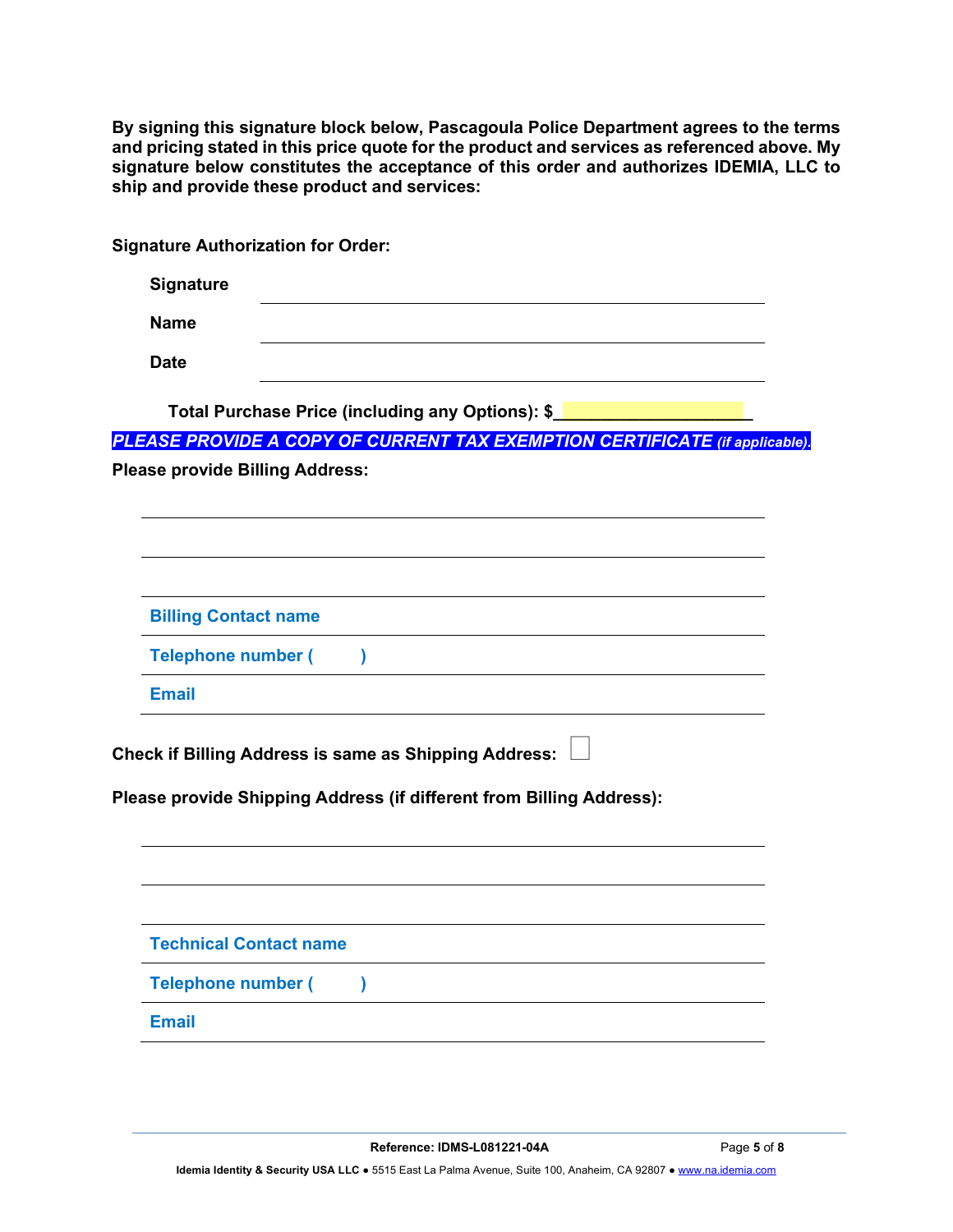#### Idemia Identity & Security USA LLC Short Form Sales **Agreement**

Scope. Idemia Identity & Security USA LLC, ("IDEMIA" or "Seller") having a place of business at 5515 East La Palma Avenue, Suite 100, Anaheim, California 92807 and City of Pascagoula Police Department, ("Customer"), having a place of business at Pascagoula, Mississippi, enter into this Sales Agreement ("Agreement"), pursuant to which IDEMIA will sell to Customer and Customer will purchase from Seller the equipment, parts, software, or services related to the equipment (e.g., installation) described in Seller's Proposal or Letter Quote dated *\_\_March 29, 2022\_*. These terms and conditions, together with the Proposal or Quote, comprise the "Agreement." Customer may indicate its acceptance of this Agreement by signing below or by issuing a purchase order that refers to either the Proposal/Quote or to a Customer solicitation to which the Proposal/Quote responds. Only these terms and conditions apply to the transaction, notwithstanding any inconsistent or additional terms and conditions contained in the purchase order or Customer solicitation.

2. Price, Payment and Sales Terms. The Contract Price is U.S. \$\_\_19,752.00\_, excluding applicable sales, use, or similar taxes. Seller will submit invoices to Customer for products when they are shipped and, if applicable, for services when they are performed. Customer will make payments to Seller within thirty (30) days after the invoice date. Unless otherwise stipulated with the Seller when an Order is accepted, the Equipment will be delivered by Seller "FCA" (Free Carrier), with named place being the Seller's premises where the Goods are being dispatched, (Incoterms 2010). Title to the Equipment will pass to Customer upon payment in full of the Contract Price as outlined above, except that title to Software will not pass to Customer at any time. Risk of loss will pass to Customer upon delivery of the Equipment to the Customer at the agreed named place of delivery in accordance with the Incoterm in the contract. Seller will pack and ship all Equipment in accordance with good commercial practices.

Software. If this transaction involves software, any software owned by Seller ("IDEMIA Software") is licensed to Customer solely in accordance with Seller's Software License Agreement ("SLA"), which is attached as Exhibit A and incorporated herein by this reference. Any software owned by a third party ("Non-IDEMIA Software") is licensed to Customer in accordance with the standard license, terms, and restrictions of the copyright owner unless the owner has granted to Seller the right to sublicense its software pursuant to the SLA, in which case the SLA applies and the owner will have all rights and protections under the SLA as the Licensor. Seller makes no representations or warranties of any kind regarding Non-IDEMIA Software.

#### Express Limited Warranty and Warranty Disclaimer. IDEMIA Software is warranted in accordance with the SLA.

5. Delays and Disputes. Neither party will be liable for its nonperformance or delayed performance if caused by an event, circumstance, or act of a third party that is beyond a party's reasonable control (a "Force Majeure"). Each party will notify the other if it becomes aware of a Force Majeure that will significantly delay performance. The parties will try to settle any dispute arising from this Agreement (except for a claim relating to intellectual property or breach of confidentiality) through good faith negotiations. If necessary, the parties will escalate the dispute to their appropriate higher-level managers. If negotiations fail, the parties will jointly select a mediator to mediate the dispute and will share equally the mediation costs. Neither party will assert a breach of this Agreement without first giving the other party written notice and a thirty (30) day period to cure the alleged breach.

6. LIMITATION OF LIABILITY. Except for personal injury or death, Seller's total liability, whether for breach of contract, warranty, negligence, strict liability in tort, or otherwise, will be limited to the direct damages recoverable under law, but not to exceed the purchase price of the products or services for which losses or damages are claimed. SELLER WILL NOT BE LIABLE FOR ANY COMMERCIAL LOSS; INCONVENIENCE; LOSS OF USE, TIME, DATA, GOOD WILL, REVENUES, PROFITS OR SAVINGS; OR OTHER SPECIAL, INCIDENTAL, INDIRECT, OR CONSEQUENTIAL DAMAGES IN ANY WAY RELATED TO OR ARISING FROM THIS AGREEMENT, THE SALE OR USE OF THE PRODUCTS, OR THE PERFORMANCE OF SERVICES BY SELLER PURSUANT TO THIS AGREEMENT. No action for contract breach or otherwise relating to the transactions contemplated by this

#### Agreement may be brought more than one year after the accrual of the cause of action. This limitation of liability survives the expiration or termination of this Agreement.

Confidential Information and Preservation of Proprietary Rights. The SLA governs software confidentiality. As to any other information marked "Confidential" and provided by one party to the other, the receiving party will maintain the confidentiality of the information and not disclose it to any third party; take necessary and appropriate precautions to protect the information; and use the information only to further the performance of this Agreement. Confidential information is and will remain the property of the disclosing party, and no grant of proprietary rights in the confidential information is given or intended. Seller, any copyright owner of Non-IDEMIA Software, and any third party manufacturer own and retain all of their proprietary rights in the equipment, parts and software, and nothing herein is intended to restrict their proprietary rights,. Except as explicitly provided in the SLA, this Agreement does not grant any right, title or interest in Seller's proprietary rights, or a license under any Seller patent or patent application.

8. Miscellaneous: Each party will comply with all applicable laws, regulations and rules concerning the performance of this Agreement or use of the products to the extent they do not conflict with the laws of the United States. This Agreement and the rights and duties of the parties will be governed by and interpreted in accordance with the laws of the State in which the products are installed to the extent they do not conflict with the laws of the United States. This Agreement constitutes the entire agreement of the parties regarding this transaction, supersedes all previous agreements and proposals relating to this subject matter, and may be amended only by a written instrument executed by both parties. Seller is not making, and Customer is not relying upon, any representation or warranty except those expressed herein. There are no certifications or commitments binding Seller applicable to this transaction unless they are in writing and signed by an authorized signatory of Seller.

#### Idemia Identity & Security USA LLC ("SELLER"):

| Signed       |                                        |
|--------------|----------------------------------------|
| Name         | Casey Mayfield                         |
| <b>Title</b> | Vice President Justice & Public Safety |
| Date         | March 29, 2022 March 29, 2022          |
|              | <b>NAME ("CUSTOMER")</b>               |
|              |                                        |
| Name         |                                        |
|              |                                        |
| Date         |                                        |

#### Reference: IDMS-L081221-04A Page 6 of 8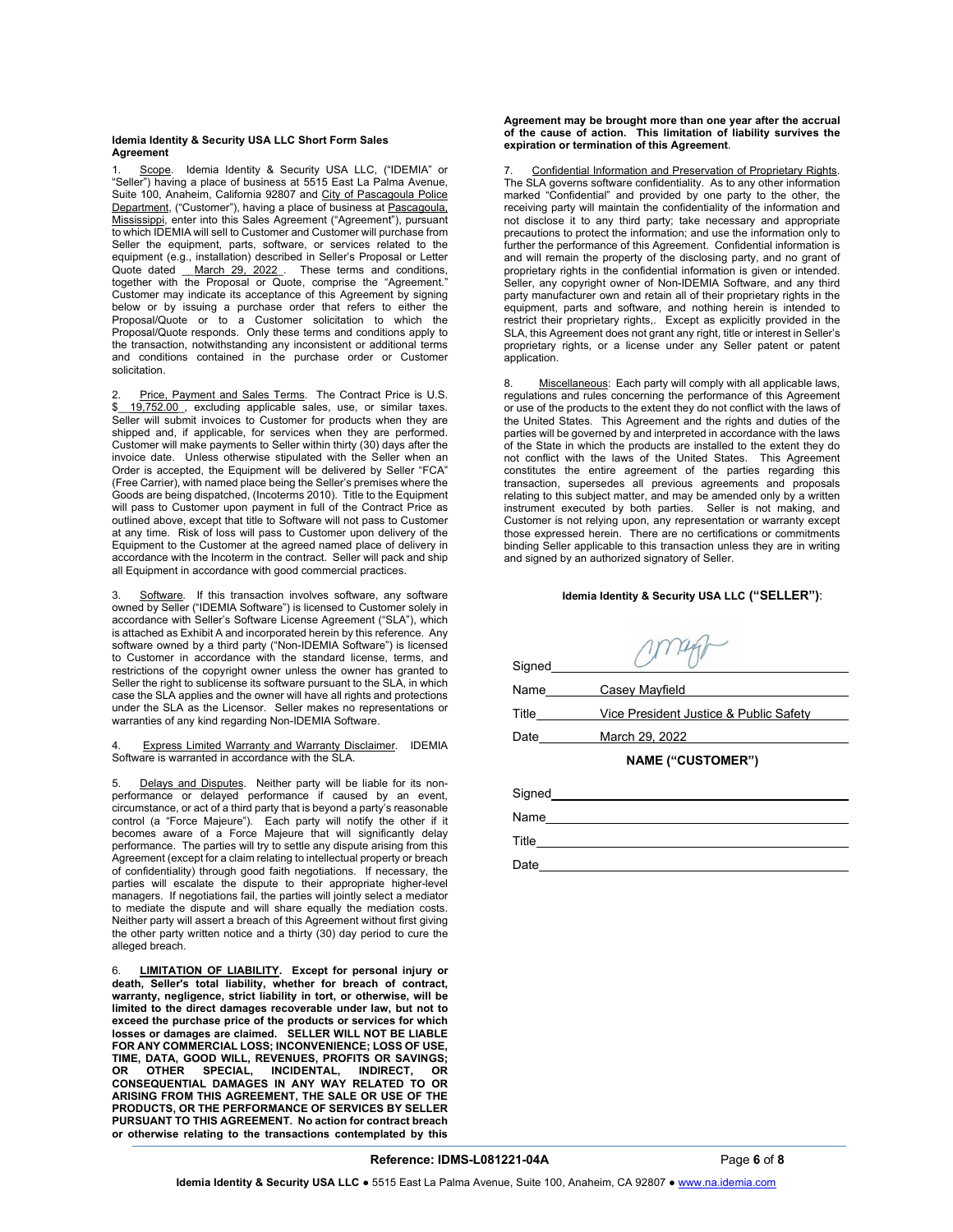#### EXHIBIT A – SOFTWARE LICENSE AGREEMENT

In this Exhibit A, the term "Licensor" means Idemia Identity & Security USA LLC, ("IDEMIA"); "Licensee," means the Customer; "Primary Agreement" means the agreement to which this exhibit is attached (IDEMIA Short Form Sales Agreement); and "Agreement" means this Exhibit and the applicable terms and conditions contained in the Primary Agreement. The parties agree as follows:

For good and valuable consideration, the parties agree as follows:

#### SECTION 1. DEFINITIONS

1.1 "Designated Products" means products provided by IDEMIA to Licensee with which or for which the Software and Documentation is licensed for use.

1.2 "Documentation" means product and software documentation that specifies technical and performance features and capabilities, and the user, operation and training manuals for the Software (including all physical or electronic media upon which such information is provided).

1.3 "Open Source Software" means software with either freely obtainable source code, license for modification, or permission for free distribution.

1.4 "Open Source Software License" means the terms or conditions under which the Open Source Software is licensed.

1.5 "Primary Agreement" means the agreement to which this exhibit is attached (IDEMIA Short Form Sales Agreement).

1.6 "Security Vulnerability" means a flaw or weakness in system security procedures, design, implementation, or internal controls that could be exercised (accidentally triggered or intentionally exploited) and result in a security breach such that data is compromised, manipulated or stolen or the system damaged.

1.7 "Software" (i) means proprietary software in object code format, and adaptations, translations, de-compilations, disassemblies, emulations, or derivative works of such software; (ii) means any modifications, enhancements, new versions and new releases of the software provided by IDEMIA; and (iii) may contain one or more items of software owned by a third party supplier. The term "Software" does not include any third party software provided under separate license or third party software not licensable under the terms of this Agreement.

#### SECTION 2. SCOPE

IDEMIA and Licensee enter into this Agreement in connection with IDEMIA's delivery of certain proprietary Software or products containing embedded or pre-loaded proprietary Software, or both. This Agreement contains the terms and conditions of the license IDEMIA is providing to Licensee, and Licensee's use of the Software and Documentation.

# **SECTION 3. GRANT OF LICENSE**<br>3.1. Subject to the provision

Subject to the provisions of this Agreement and the payment of applicable license fees, IDEMIA grants to Licensee a personal, limited, non-transferable (except as permitted in Section 7) and non-exclusive license under IDEMIA's copyrights and Confidential Information (as defined in the Primary Agreement) embodied in the Software to use the Software, in object code form, and the Documentation solely in connection with Licensee's use of the Designated Products. This Agreement does not grant any rights to source code.

3.2. If the Software licensed under this Agreement contains or is derived from Open Source Software, the terms and conditions governing the use of such Open Source Software are in the Open Source Software Licenses of the copyright owner and not this Agreement. If there is a conflict between the terms and conditions of this Agreement and the terms and conditions of the Open Source Software Licenses governing Licensee's use of the Open Source Software, the terms and conditions of the license grant of the applicable Open Source Software Licenses will take precedence over the license grants in this Agreement. If requested by Licensee, IDEMIA will use commercially reasonable efforts to: (i) determine whether any Open Source Software is provided under this Agreement; (ii) identify the Open Source Software and provide Licensee a copy of the applicable Open Source Software License (or specify where that license may be found); and, (iii) provide Licensee a copy of the Open Source Software source code, without charge, if it is publicly available (although distribution fees may be applicable).

SECTION 4. LIMITATIONS ON USE

4.1. Licensee may use the Software only for Licensee's internal business purposes and only in accordance with the Documentation. Any other use of the Software is strictly prohibited. Without limiting the general nature of these restrictions, Licensee will not make the Software available for use by third parties on a "time sharing," "application service provider," or "service bureau" basis or for any other similar commercial rental or sharing arrangement.

4.2. Licensee will not, and will not allow or enable any third party to: (i) reverse engineer, disassemble, peel components, decompile, reprogram or otherwise reduce the Software or any portion to a human perceptible form or otherwise attempt to recreate the source code; (ii) modify, adapt, create derivative works of, or merge the Software; (iii) copy, reproduce, distribute, lend, or lease the Software or Documentation to any third party, grant any sublicense or other rights in the Software or Documentation to any third party, or take any action that would cause the Software or Documentation to be placed in the public domain; (iv) remove, or in any way alter or obscure, any copyright notice or other notice of IDEMIA's proprietary rights; (v) provide, copy, transmit, disclose, divulge or make the Software or Documentation available to, or permit the use of the Software by any third party or on any machine except as expressly authorized by this Agreement; or (vi) use, or permit the use of, the Software in a manner that would result in the production of a copy of the Software solely by activating a machine containing the Software. Licensee may make one copy of Software to be used solely for archival, back-up, or disaster recovery purposes; *provided* that Licensee may not operate that copy of the Software at the same time as the original Software is being operated. Licensee may make as many copies of the Documentation as it may reasonably require for the internal use of the Software.

4.3. Unless otherwise authorized by IDEMIA in writing, Licensee will not, and will not enable or allow any third party to: (i) install a licensed copy of the Software on more than one unit of a Designated Product; or (ii) copy onto or transfer Software installed in one unit of a Designated Product onto another device. Licensee may temporarily transfer Software installed on a Designated Product to another device if the Designated Product is inoperable or malfunctioning, if Licensee provides written notice to IDEMIA of the temporary transfer and identifies the device on which the Software is transferred. Temporary transfer of the Software to another device must be discontinued when the original Designated Product is returned to operation and the Software must be removed from the other device. Licensee must provide prompt written notice to IDEMIA at the time temporary transfer is discontinued.

#### SECTION 5. OWNERSHIP AND TITLE

IDEMIA, its licensors, and its suppliers retain all of their proprietary rights in any form in and to the Software and Documentation, including, but not limited to, all rights in patents, patent applications, inventions, copyrights, trademarks, trade secrets, trade names, and other proprietary rights in or relating to the Software and Documentation (including any corrections, bug fixes, enhancements, updates, modifications, adaptations, translations, de-compilations, disassemblies, emulations to or derivative works from the Software or Documentation, whether made by IDEMIA or another party, or any improvements that result from IDEMIA's processes or, provision of information services). No rights are granted to Licensee under this Agreement by implication, estoppel or otherwise, except for those rights which are expressly granted to Licensee in this Agreement. All intellectual property developed, originated, or prepared by IDEMIA in connection with providing the Software, Designated Products, Documentation or related services, remains vested exclusively in IDEMIA, and Licensee will not have any shared development or other intellectual property rights.

#### SECTION 6. LIMITED WARRANTY; DISCLAIMER OF WARRANTY

6.1. If Licensee is not in breach of any of its obligations under this Agreement, IDEMIA warrants that the unmodified Software, when used properly and in accordance with the Documentation and this Agreement, will be free from a reproducible defect that eliminates the functionality or successful operation of a feature critical to the primary functionality or successful operation of the Software. Whether a defect occurs will be determined by IDEMIA solely with reference to the Documentation. IDEMIA does not warrant that Licensee's use of the Software or the Designated Products will be uninterrupted, error-free, completely free of Security Vulnerabilities, or that the Software or the Designated Products will meet Licensee's particular requirements. IDEMIA makes no representations or warranties with respect to any third party software included in the Software.

6.2 IDEMIA's sole obligation to Licensee and Licensee's exclusive remedy under this warranty is to use reasonable efforts to

#### Reference: IDMS-L081221-04A Page 7 of 8